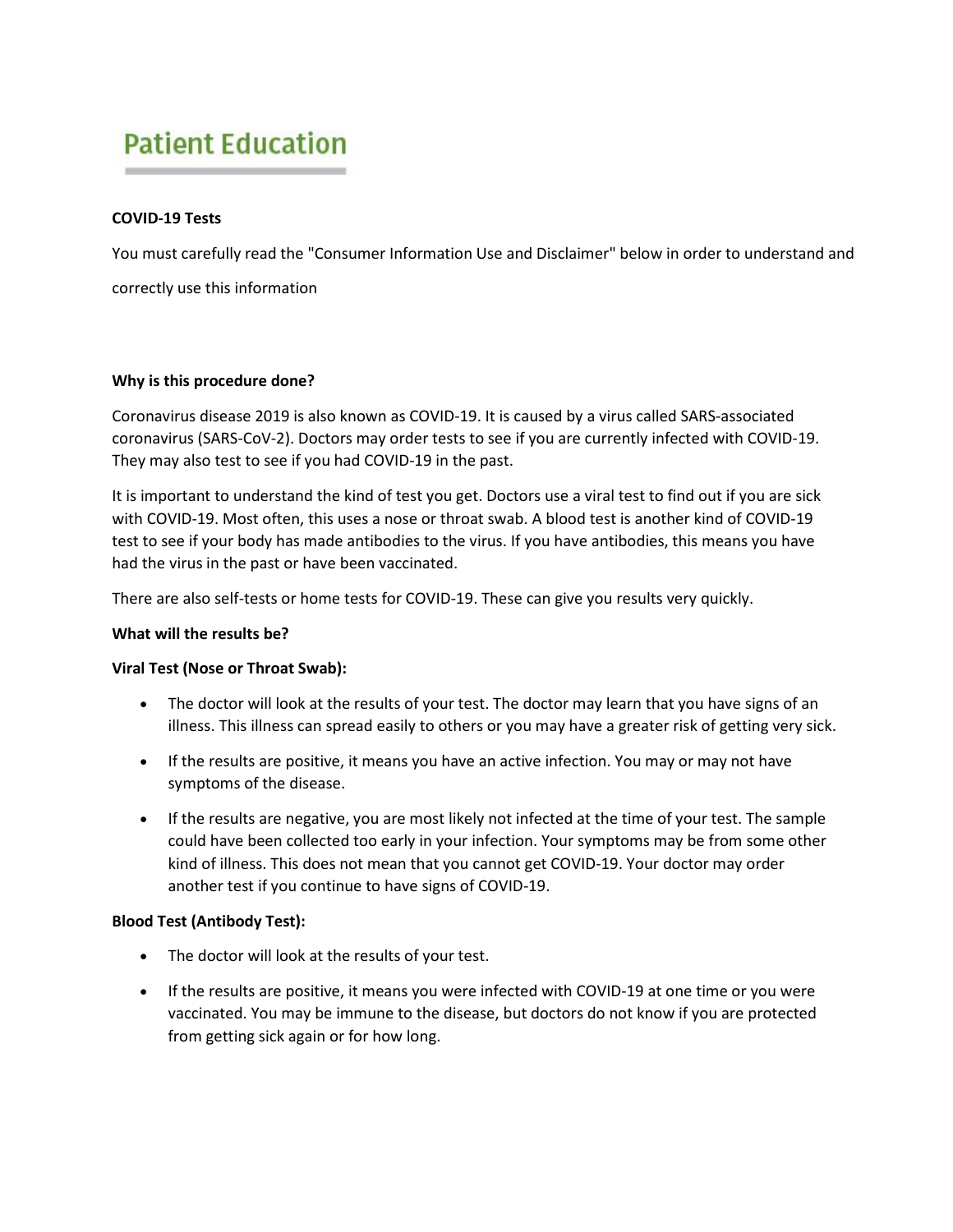- If the results are negative, it means your body has not made antibodies to COVID-19. Most often this means you have not had the infection. It could also mean that you have had the infection recently and your body has not had time to make antibodies.
- This test is useful to help public health officials track the disease. It is less helpful to tell if you have an active infection.

# **Home Tests:**

- You will do the test yourself at home. Be sure to carefully follow all of the instructions for the test.
- If the results are positive, it means the test found the virus and you are likely to have an infection. You may or may not have symptoms of the disease.
- If the results are negative, it means the test did not find the virus. You may not have an infection and are at a low risk for spreading the disease to others. It is important to repeat the test within a few days to check again for infection. Wait at least 24 hours between tests.

# **What happens before the procedure?**

- There are no special things to do before the test.
- Talk to your doctor about:
	- $\circ$  All the drugs you are taking
	- $\circ$  If you have any bleeding problems

# **What happens during the procedure?**

It will only take a few minutes to have this test. You will be awake the whole time.

- **Viral test:** A staff member will insert a swab into your nose and move it around. Sometimes the staff will swab both sides of your nose or your throat. The staff may ask you to do this yourself. This may be uncomfortable but will last only a few seconds.
- **Blood test:** The staff will take a small amount of blood taken from you with a needle. You may have a little pain. The staff will take out the needle and put a bandage on your skin. Sometimes the staff will prick your finger and collect just a small amount of blood for the test.
- **Home test:** Some tests have you swab your nose and others have you swab your mouth or throat. Follow the directions on the test kit to know what you need to do.

# **What happens after the procedure?**

- You may want to sit quietly for a few minutes before standing up. This will help keep you from feeling dizzy after the test.
- If you had a blood test, put pressure with your other hand where the needle was. This will help with bruising and bleeding.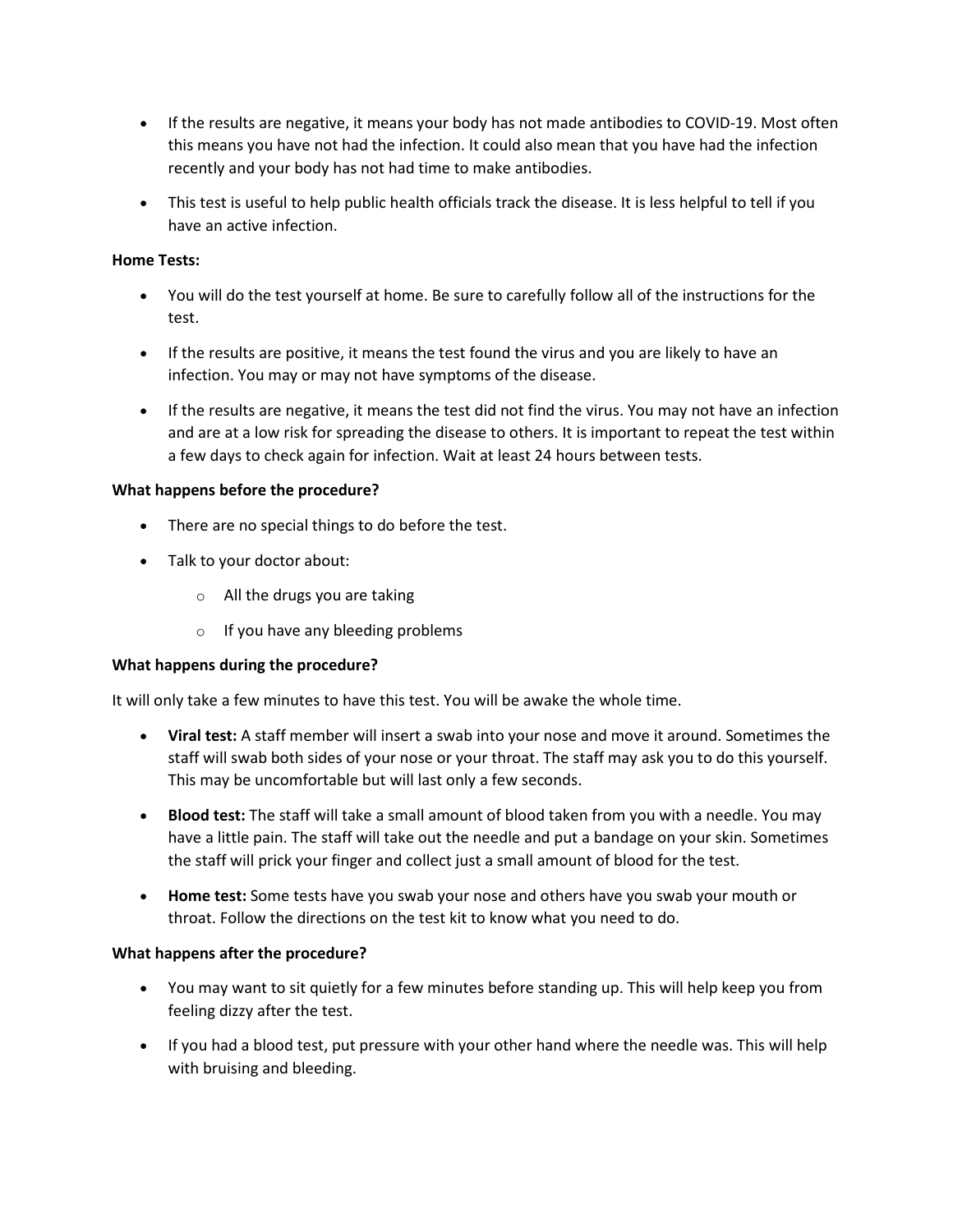• Ask your doctor when you will get the results. If you are doing a home test, you will often have results within 15 to 30 minutes.

## **What care is needed at home?**

If you think you have COVID-19 or have been exposed to someone with it, stay away from others for at least 10 days.

## **What follow-up care is needed?**

Your doctor may ask you to make visits to the office to check on your progress. Be sure to keep these visits.

## **What problems could happen?**

- Pain
- Bruising
- Bleeding
- Feeling dizzy

# **Where can I learn more?**

American Association for Clinical Chemistry

<https://labtestsonline.org/tests/coronavirus-covid-19-testing>

Centers for Disease Control

<https://www.cdc.gov/coronavirus/2019-ncov/symptoms-testing/testing.html>

#### **Last Reviewed Date**

#### 2022-01-20

Consumer Information Use and Disclaimer:

This generalized information is a limited summary of diagnosis, treatment, and/or medication information. It is not meant to be comprehensive and should be used as a tool to help the user understand and/or assess potential diagnostic and treatment options. It does NOT include all information about conditions, treatments, medications, side effects, or risks that may apply to a specific patient. It is not intended to be medical advice or a substitute for the medical advice, diagnosis, or treatment of a health care provider based on the health care provider's examination and assessment of a patient's specific and unique circumstances. Patients must speak with a health care provider for complete information about their health, medical questions, and treatment options, including any risks or benefits regarding use of medications. This information does not endorse any treatments or medications as safe, effective, or approved for treating a specific patient. UpToDate, Inc. and its affiliates disclaim any warranty or liability relating to this information or the use thereof. The use of this information is governed by the Terms of Use, available

at <https://www.wolterskluwer.com/en/know/clinical-effectiveness-terms>